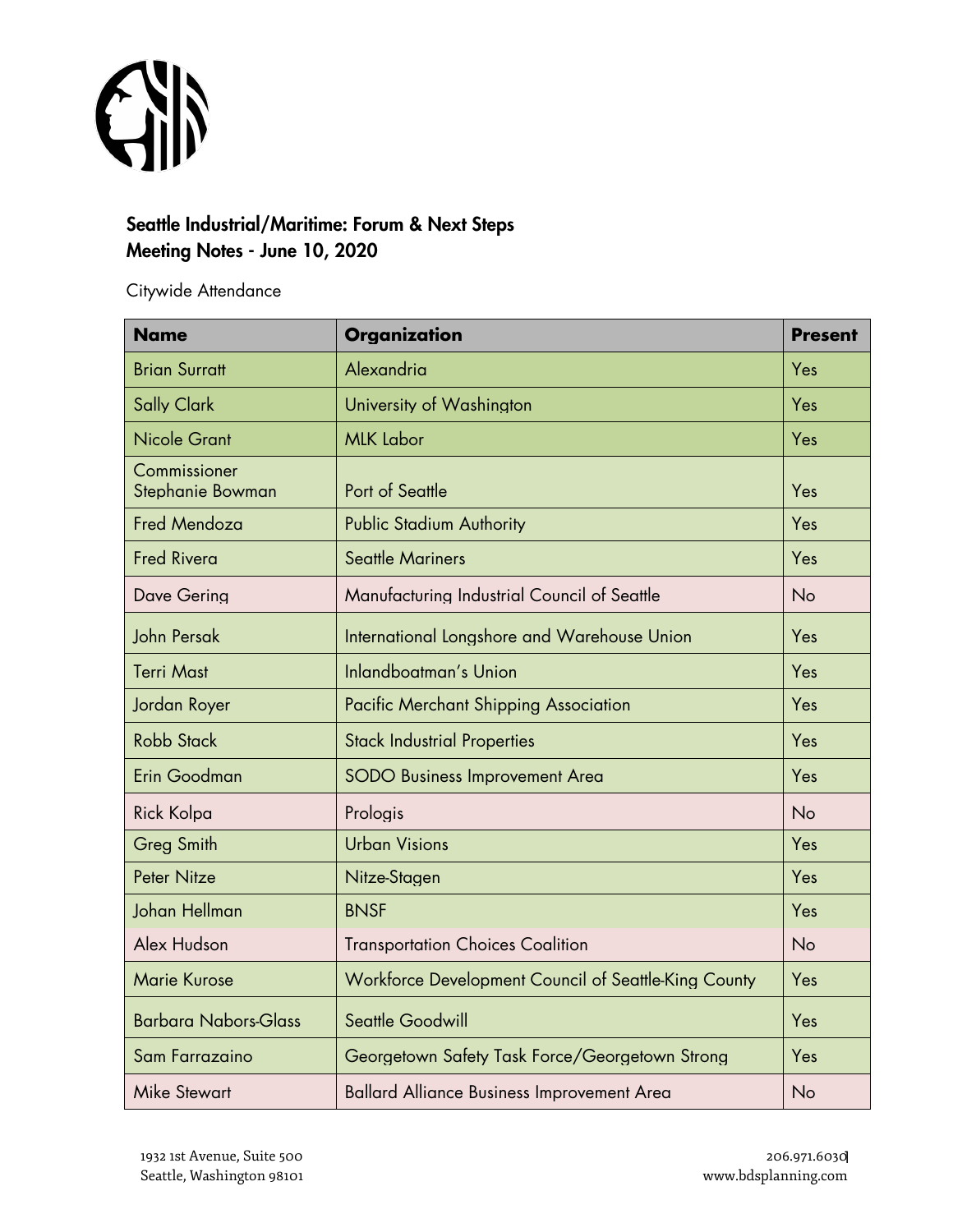| Abel Pacheco                        | <b>Sound Transit</b>              | Yes |
|-------------------------------------|-----------------------------------|-----|
| <b>Charles Royer</b>                | <b>Public Facilities District</b> | Yes |
| Erin Adams                          | Seattle Made                      | Yes |
| Councilmember<br><b>Dan Strauss</b> | Seattle City Council              | No  |
| Chad See                            | <b>Freezer Longline Coalition</b> | Yes |

### **How do COVID-19 and recovery change the future of the maritime and industrial sectors?**

- **Bowman**: COVID has shown us how critical the maritime and industrial sectors are; the supply chain for essential products has been critical. How do we lean in to support these industries?
- **Mendoza:** COVID has already changed these sectors. The question is how can the City support these industries?
- **Rivera**: We expect a lot of changes, but unsure of long-term impact.
- **Persak**: It is very important to leverage the shifts in the supply change to emphasize the creation of maritime and industrial careers (not just jobs).
- **Mast**: Concur with Bowman. We've all seen the criticality of the supply chain. Ferry workers have shown flexibility. Industrial and Maritime workers are essential workers. How do we get them better healthcare?
- **J. Royer**: Applaud the unions for stepping up and protecting employees; I expect the further consolidation of shipping lines. Operating at a 30% reduction in cargo. West Seattle bridge is a huge problem being overshadowed by COVID and BLM
- **Stack**: We will need to incentivize development to build more space for jobs to locate. New rules will need to not be overly burdensome to business.
- **Goodman**: We've seen resiliency and nimbleness in SODO industrial businesses. We are still moving because of the essential businesses located here.
- **Nitze:** None of the issues that we started with are less important; but COVID, Racial Justice, and West Seattle Bridge are absorbing immense amounts of City resources and attention. Let's not forget about the need to come back to this process.
- **Hellman**: Trains (trucks and ships) have moved much of the critical supplies; opportunity to look at new infrastructure projects to put people to work. Regulatory streamlining.
- **Kurose**: COVID and racial justice are highly intertwined. The future depends on our approach to recovery. Accelerating AI is an area of opportunity. Importance of centering equity in recovery.
- **Nabors-Glass**: We are facing two pandemics: COVID and racism. Can we stop caging and incarcerating people? Look to the community colleges: native kids and people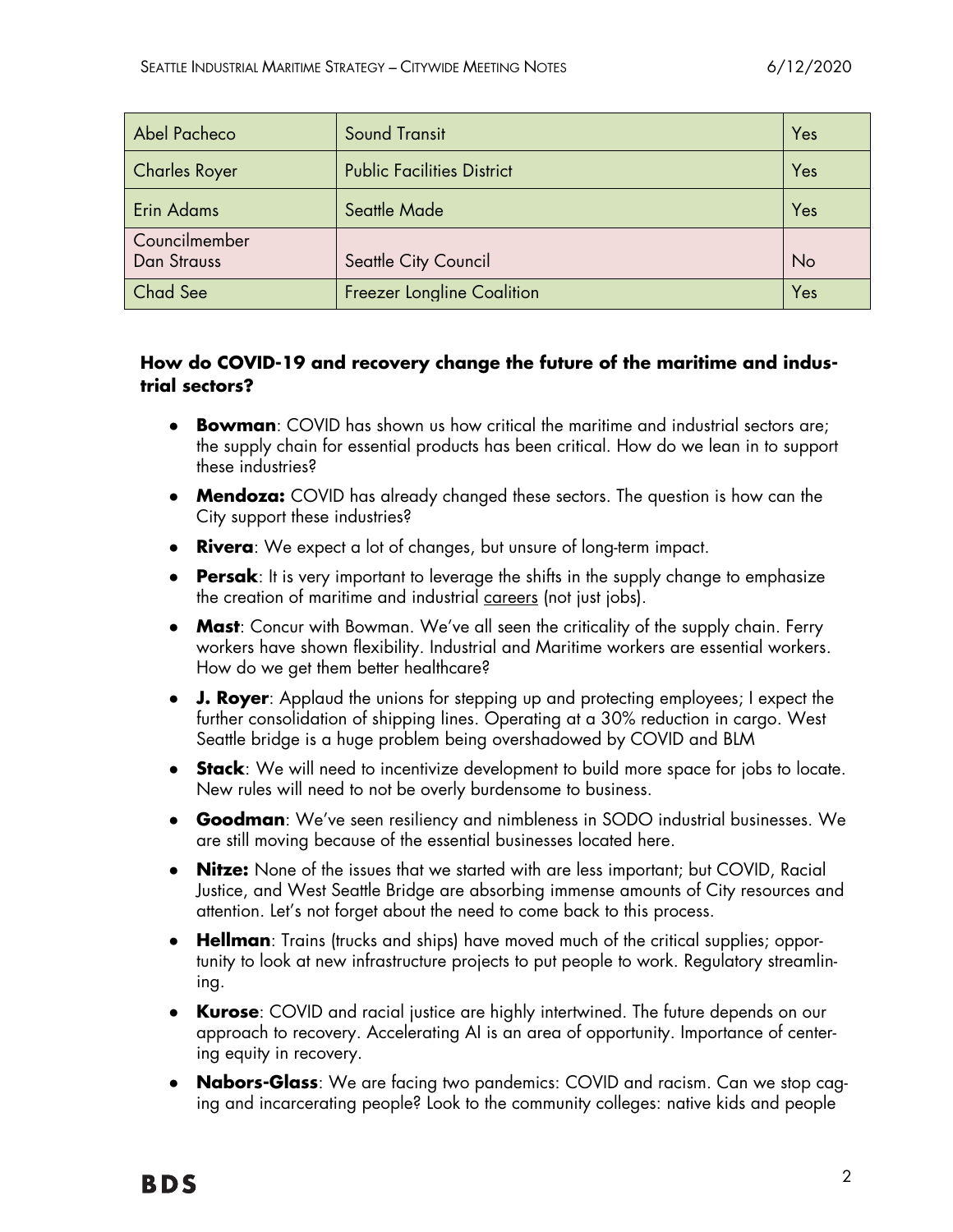of color have fallen even further behind because of the digital divide. We need to build in access to technology.

- **Farrazaino**: We need to stay focused on income inequity, the environment, etc. We need to be thinking critically about how we refill industrial businesses that close due to COVID. Importance of affordable housing adjacent to jobs.
- **Pacheco**: Sound Transit is working with the City on the West Seattle bridge. The importance of putting people back to work.
- **Adams**: Investment in an equitable recovery by supporting manufacturing. Opportunity to bring contracts and procurement home to Seattle.
- **See**: Shipping is providing good paying jobs; need to keep supporting the whole maritime ecosystem

Co-chair reactions:

- **Clark:** Worried about new economy post COVID being highly automated; between racism and COVID we need to be thinking about who gets the jobs
- **Surratt**: Appreciate everyone's understanding of the scale and scope of the problem. Great thinking about who essential workers are.
- **Grant**: It's great to see the word "essential" being applied to so many workers. Thank god for aerospace and maritime workers. They are keeping the local economy afloat.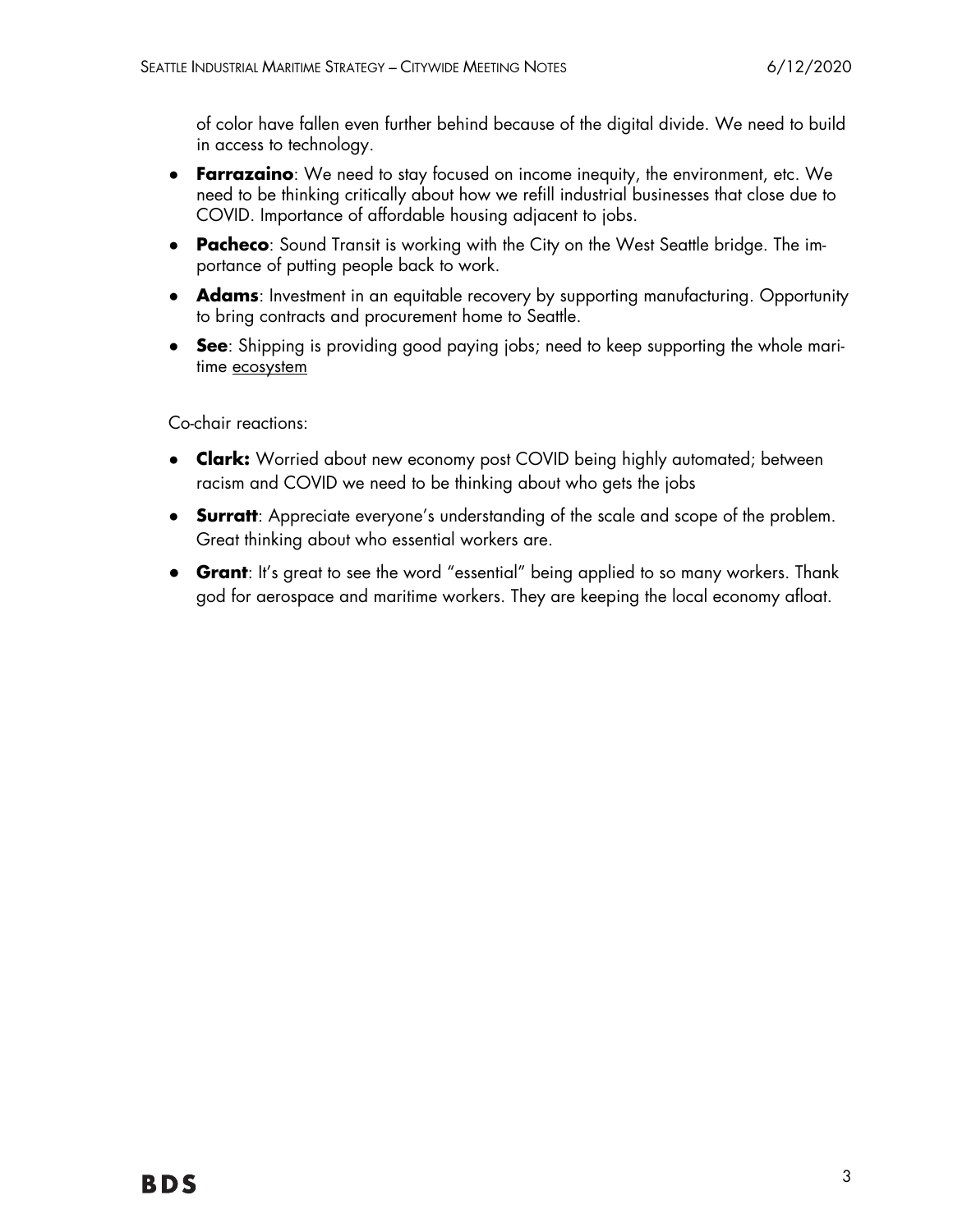# **South Park/Georgetown Break Out Group**

Noel Frame / Kelly Kost

| <b>Neighborhood Advisory Group</b>                                                                                                     |           | <b>Citywide Members</b> |                                                                                                                        | <b>Guests / Observers</b> |     |  |  |
|----------------------------------------------------------------------------------------------------------------------------------------|-----------|-------------------------|------------------------------------------------------------------------------------------------------------------------|---------------------------|-----|--|--|
| Sam Farrazaino*                                                                                                                        | Yes       | Rick Kolpa              | <b>No</b>                                                                                                              | Deirde Wilson             | Yes |  |  |
| Kevin Kelly                                                                                                                            | No        | <b>Marie Kurose</b>     | Yes                                                                                                                    | Christine Wolf            | Yes |  |  |
| Johnny Bianchi                                                                                                                         | No        | Erin Adams              | Yes                                                                                                                    |                           |     |  |  |
| <b>Clint Berquist</b>                                                                                                                  | No        | <b>Nicole Grant</b>     | Yes                                                                                                                    |                           |     |  |  |
| <b>Roger Bialous</b>                                                                                                                   | Yes       |                         |                                                                                                                        |                           |     |  |  |
| Paulina Lopez                                                                                                                          | No        |                         |                                                                                                                        |                           |     |  |  |
| <b>Maria Ramirez</b>                                                                                                                   | Yes       |                         |                                                                                                                        |                           |     |  |  |
| Jon Holden                                                                                                                             | <b>No</b> |                         |                                                                                                                        |                           |     |  |  |
| Veronica Wade                                                                                                                          | Yes       |                         |                                                                                                                        |                           |     |  |  |
| Karen Lee                                                                                                                              | No        |                         |                                                                                                                        |                           |     |  |  |
| Elena Lamont                                                                                                                           | Yes       |                         |                                                                                                                        |                           |     |  |  |
| <b>City &amp; Council Staff</b><br><b>Bobby Lee</b><br>Jackie Mena<br>Ann Grodnik-Nagle<br>Geoff Wentlandt<br>Alexis Turla             |           |                         |                                                                                                                        |                           |     |  |  |
| <b>Neighborhood Issues</b><br>(Identified winter 2020)                                                                                 |           |                         | <b>Vision Elements</b><br>(Identified winter 2020)                                                                     |                           |     |  |  |
| Affordable workforce housing<br>Pathways for training into industrial jobs<br>Environmental equity + pollution mitigation<br>$\bullet$ |           |                         | <b>Dense</b><br><b>Sustainable</b> industrial economy<br><b>Diverse</b> and <b>skilled</b> workforce<br>Living locally |                           |     |  |  |

● **Healthy** environment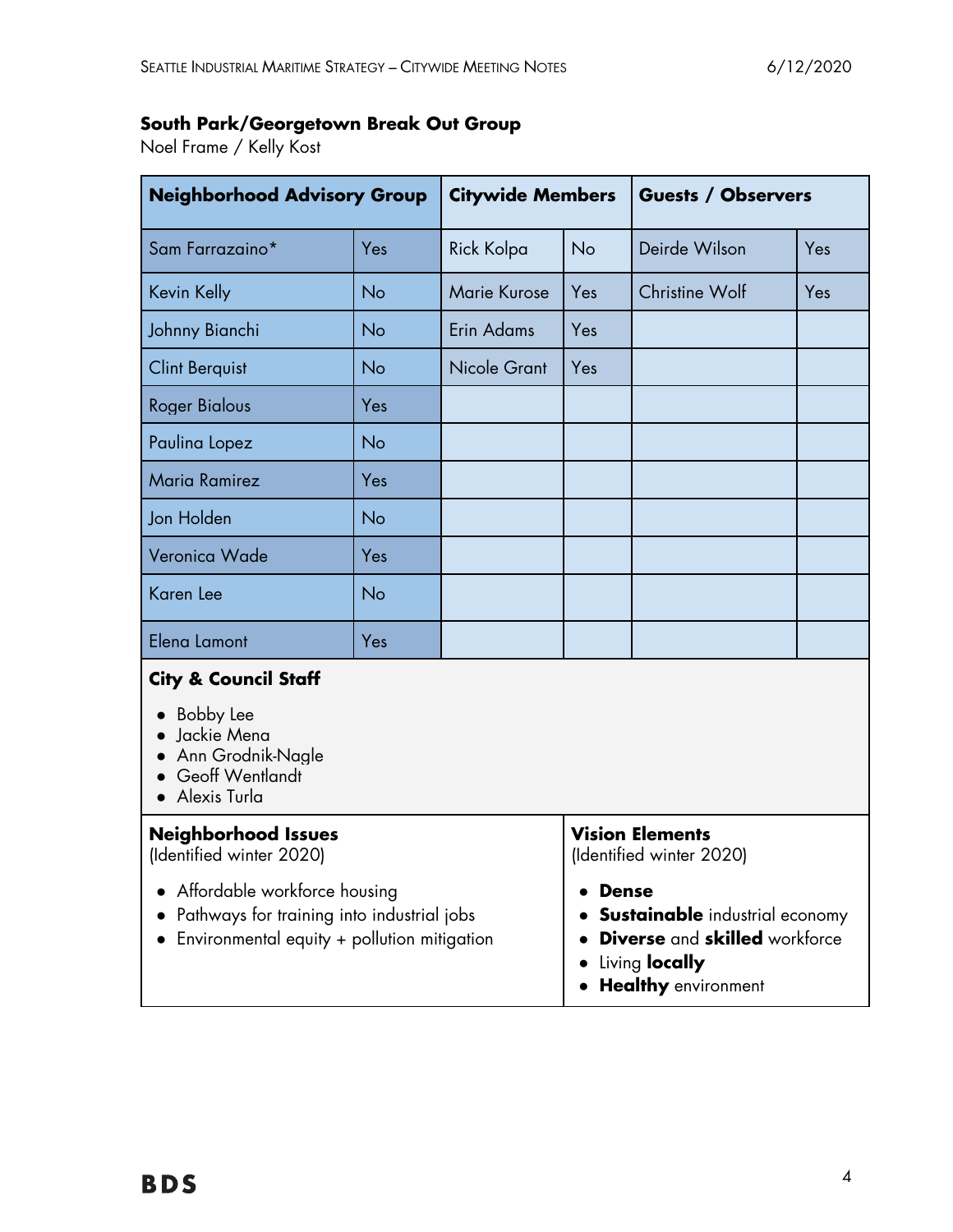### **What are the impacts of COVID-19 on South Park/Georgetown's Top Issues and Vision?**

- **Farrazaino:** COVID has highlighted these priorities for us. Income disparities, all the equity issues that were concerns are now on steroids. Need to focus on retraining for new jobs; build affordable housing closer to jobs; create communities that are safer (health, environment, etc.). Need to push our vision faster and further.
- **Bialous:** COVID has raised awareness in our sector of public health, how it impacts the workforce. Pollution is a big issue in our valley and that affects health and productivity. Essential workers/services; manufacturing businesses (previous goods and new ones due to the crisis) highlights the importance of working-class people and workingclass jobs. Need industrial land, large equipment and large spaces to do these things.
- **Ramirez:** We have an opportunity brought to us by COVID; appreciate and agree with everyone's insights.
- **Wade:** With essential workers, the equity piece is highlighted as the lowest paid workers tend to be the essential ones, and they are put at higher risk. In training our workforce, we must look at alternate ways to build the skilled workforce given distancing issues. We need to still be able to deliver the skills we need.
- **Lamont:** *(representing Karen from Pioneer Services)* The same themes that have been mentioned, but also the other layers of equity around ongoing education, workforce education. Housing is another issue, as is transportation. Essential workers, as already noted, tend to be on the lower end of the pay scale, and COVID has had a tremendous impact on them. Public transport during COVID is very scary, and some people have no other option for getting around.
- **Kurose:** COVID could impact our work in a positive way if we are intentional; affordable workforce housing is very connected to inclusion. Many have been priced out of Seattle. *What's different now, after talking about this for twenty years?* Essential workers—how do we really value that? COVID has made the disparities more visible, but they are not new. Resources to support recovery—how do we do training in a different way? Need to return to a "living wage" for all workers.
- **Adams:** Appreciate Kurose's comments. I hope this is a rethinking of how our economy should be in service to workers. Not the other way around. Need to revalue human labor. Career pathways and valuing human labor; maybe higher prices should be ok, and we could all get by with less stuff. Need to pay people the true cost of what they are worth
- **Grant:** Per Kurose and others' comments about living wages—I think this will be affected by COVID, and will affect people that live in South Seattle. Amazon has benefitted from this crisis. Yet Amazon drivers make far less than UPS drivers, as one example. Their warehouse workers make far less than other warehouse workers.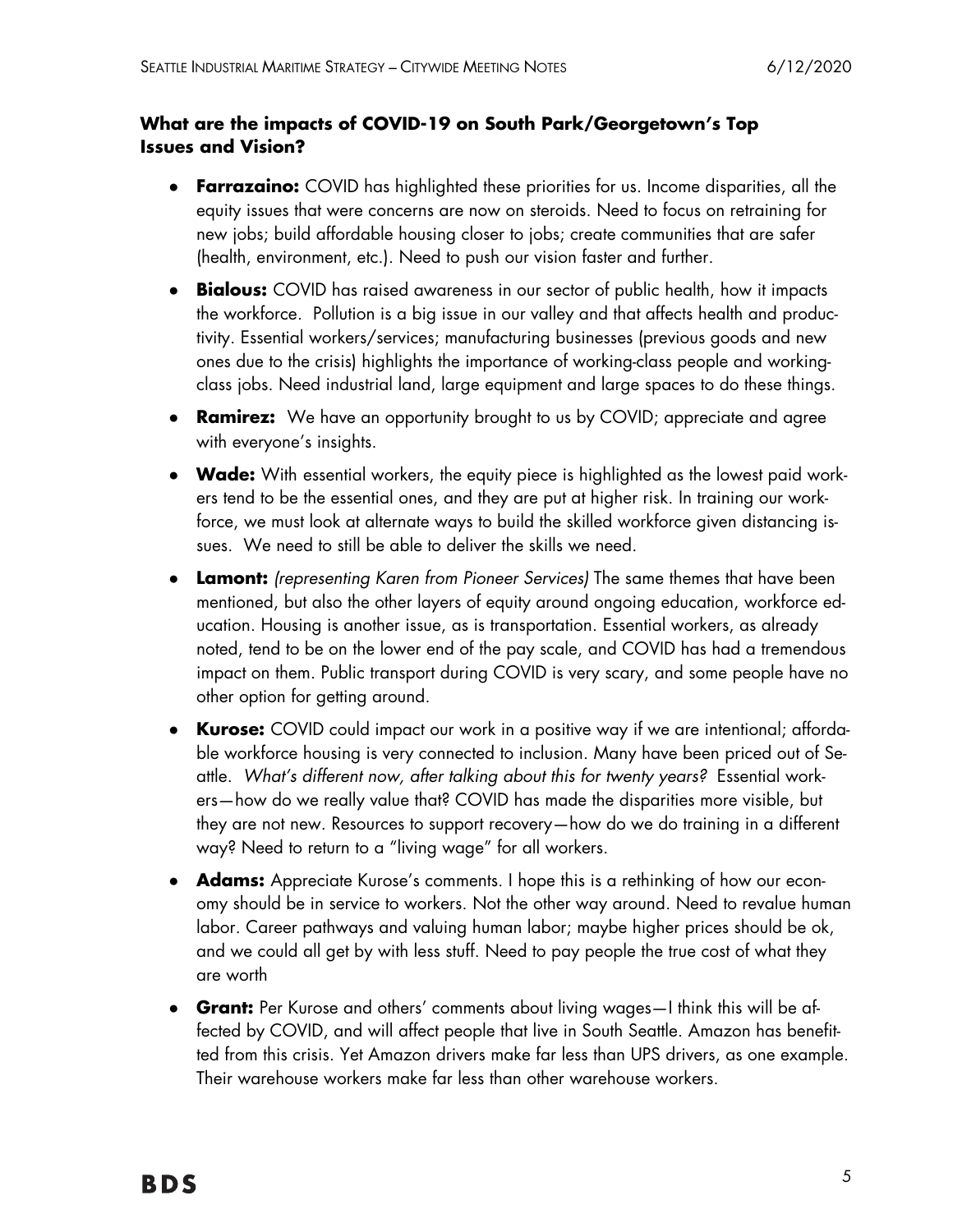- **Wolf:** Maritime and industrial jobs are still good paying jobs; we want to keep these jobs, they are careers and can provide family-wage income. Would be great to pull younger folks into the conversation, see how they can contribute, combined with the knowledge we have gained over the years. We need systemic change.
- **Ramirez:** Was thinking about how we want to see more diversity among business ownership, and among City staff.

#### **Noel asks: what does it mean to be intentional?**

- **Farrazaino:** We need to bring others to the table—younger people, and more diverse groups—and figure out how to tweak the system and use it as leverage and move forward in a new way. Need to work together.
- **Kurose:** We need to reorganize and transform, get out of silos, in order to get at systemic change. Need housing, industry, and economic development at the table to work collectively to move forward. Need to get systemic change, rather than one-off initiatives. Take the outrage and do something with it.
- **Adams:** Agree with Kurose that we need focus, but also requires investment. How do we fund it?
- **Grant:** There is a problem in aerospace, will probably be a two- or three-year dip. Now is the moment to invest in training!!
- **Kurose:** Agrees—but they need wages while they are in training.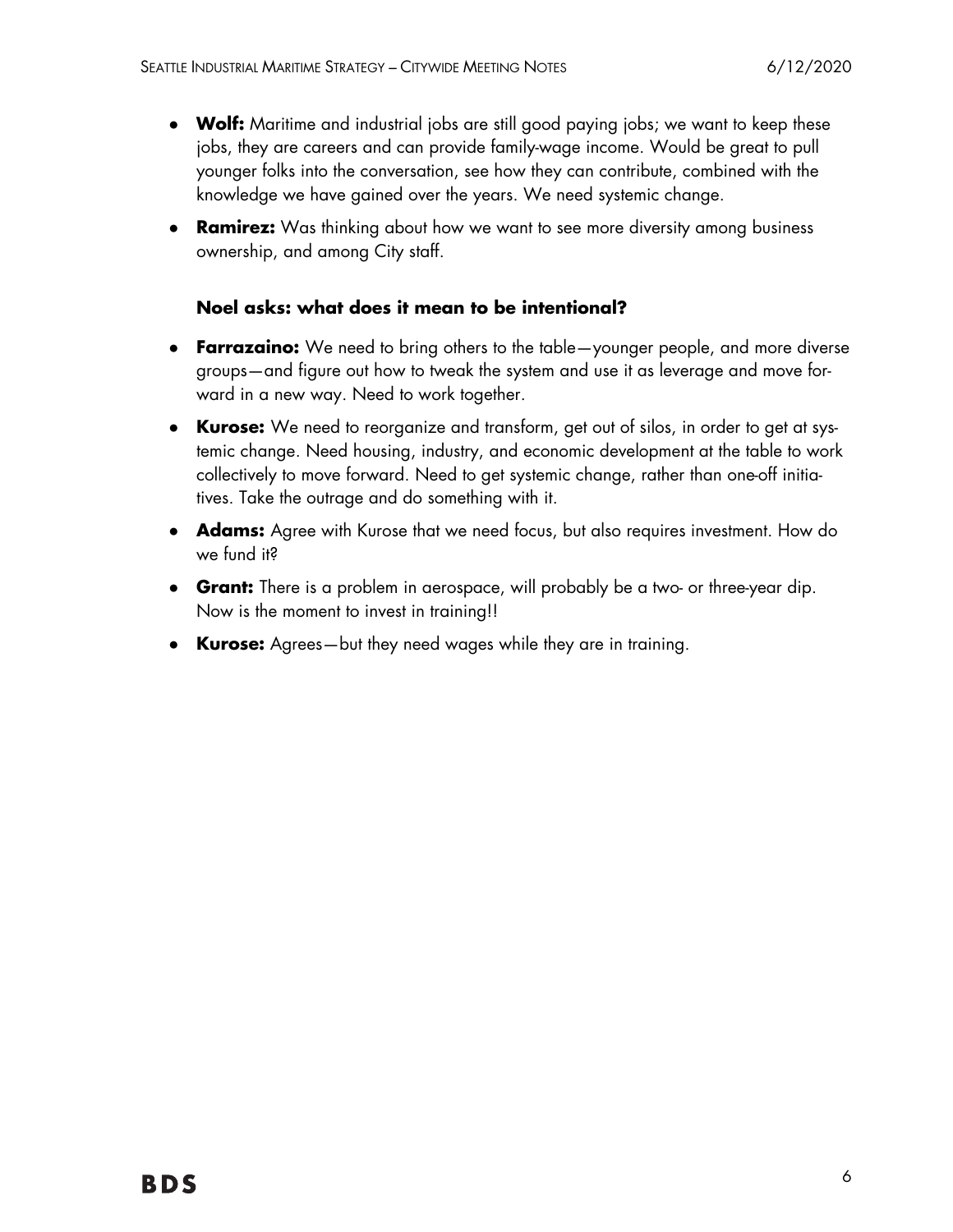# **SODO Break Out Group**

Brian Scott / Talia Tittelfitz

| <b>Neighborhood Advisory Group</b>                                                                                                 |     | <b>Citywide Members</b>    |                                                                                                                                                                                                                | <b>Guests / Observers</b> |           |
|------------------------------------------------------------------------------------------------------------------------------------|-----|----------------------------|----------------------------------------------------------------------------------------------------------------------------------------------------------------------------------------------------------------|---------------------------|-----------|
| Henry Liebman                                                                                                                      | Yes | <b>Brian Surratt</b>       | Yes                                                                                                                                                                                                            | Michaela Jellico          | <b>No</b> |
| <b>Mark Miller</b>                                                                                                                 | Yes | Com. Stepha-<br>nie Bowman | Yes                                                                                                                                                                                                            | <b>Calvin Shirley</b>     | Yes       |
| <b>Brian Mannelly</b>                                                                                                              | Yes | <b>Robb Stack</b>          | Yes                                                                                                                                                                                                            | <b>Donald Ayres</b>       | Yes       |
| Lisa Howard                                                                                                                        | Yes | Dave Gering                | No                                                                                                                                                                                                             | Heideh Eftehari           | No        |
| Maiko Winkler Chin                                                                                                                 | Yes | Greg Smith                 | Yes                                                                                                                                                                                                            | Eric Ffitch               | Yes       |
| Rod Judd                                                                                                                           | Yes |                            |                                                                                                                                                                                                                | LeeAnne Schirato          | No        |
| Erin Goodman*                                                                                                                      | Yes |                            |                                                                                                                                                                                                                | Lizanne Lyons             | Yes       |
| Fred Mendoza*                                                                                                                      | Yes |                            |                                                                                                                                                                                                                | Joshua Curtis             | Yes       |
| Fred Rivera*                                                                                                                       | Yes |                            |                                                                                                                                                                                                                |                           |           |
| John Persak*                                                                                                                       | Yes |                            |                                                                                                                                                                                                                |                           |           |
| <b>Kristal Fiser</b>                                                                                                               | Yes |                            |                                                                                                                                                                                                                |                           |           |
| <b>Alex Cooley</b>                                                                                                                 | No  |                            |                                                                                                                                                                                                                |                           |           |
| Charley Royer*                                                                                                                     | Yes |                            |                                                                                                                                                                                                                |                           |           |
| <b>City &amp; Council Staff</b><br>Samuel Assefa - Yes<br>Chase Kitchen - Yes<br>Sarah Scherer - Yes<br>LaKecia Farmer             |     |                            |                                                                                                                                                                                                                |                           |           |
| <b>Neighborhood Issues</b><br>(Identified winter 2020)                                                                             |     |                            | <b>Vision Elements</b><br>(Identified winter 2020)                                                                                                                                                             |                           |           |
| Public safety as a jobs issue<br>Transit access within SODO<br>Improve cargo movement (Ballard<->SODO<->Kent)<br>Pedestrian safety |     |                            | Thriving <b>manufacturing, mar-</b><br>$\bullet$<br>itime, logistics<br>Protected working waterfront<br>Intentional <b>transition</b> between<br>worker housing and production<br>jobs<br>Connected by Transit |                           |           |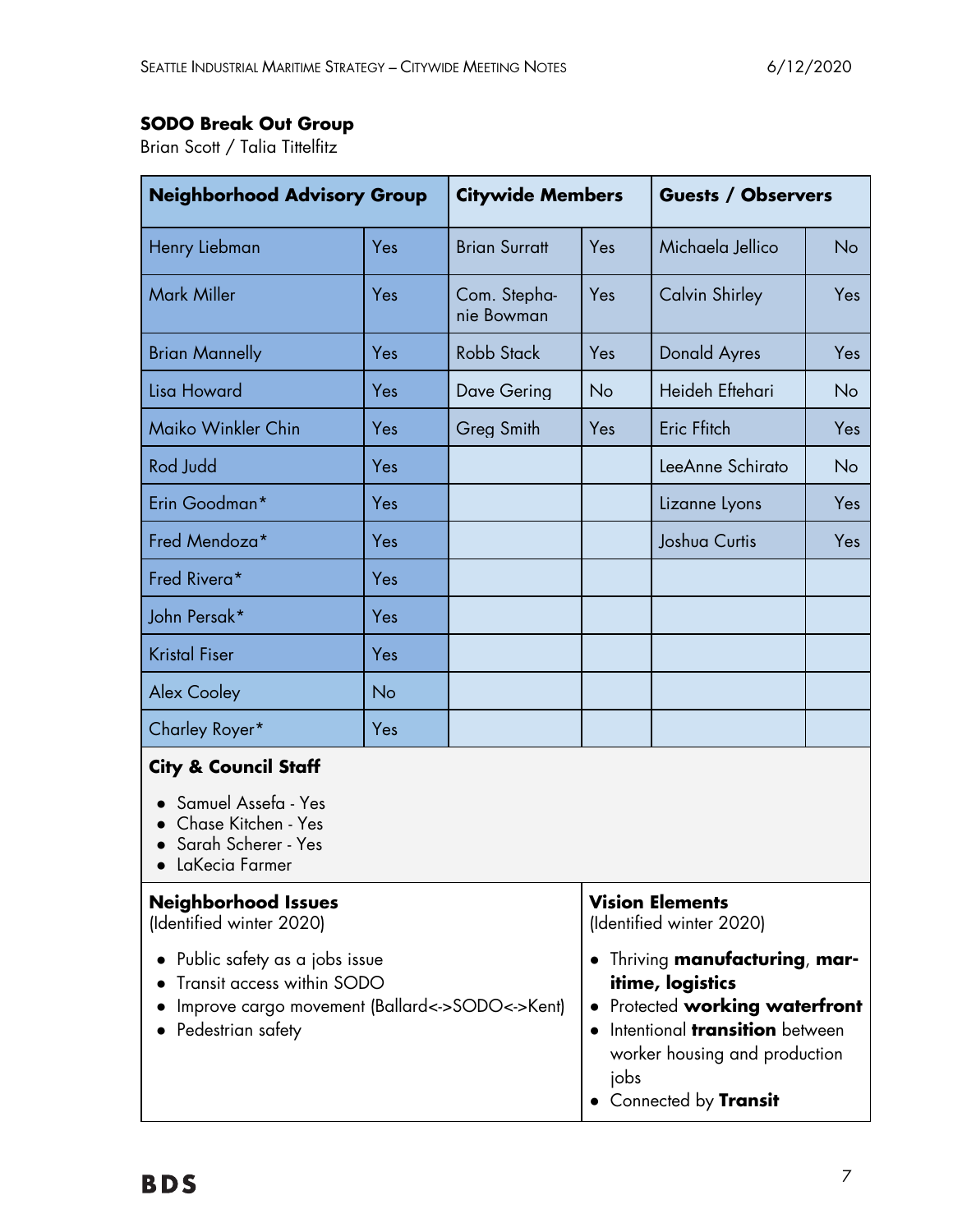#### **What are the impacts of COVID-19 on SODO's Top Issues and Vision?**

- **Liebman**: In aftermath of COVID will see limited new business creation. Restricted zoning that doesn't allow tech, residential. Fearful of having a ghost town if we don't adapt.
- **Miller**: Essential businesses here have kept busy during the pandemic. Transit access, getting workers to work in a way that allows them to feel healthy and safe. Will see a big economic boom here, will continue to thrive and grow.
- **Mannelly**: Committing to inclusiveness throughout supply train. Import cargo is down on west coast 20%, anticipate slow recovery but optimistic. PNWs competitive disadvantages highlighted (harbor maintenance tax, West Seattle Bridge) in the pandemic. Transit may never be the same. Safely connecting work force has to be a priority.
- **Howard**: Impact to human services in the district has been great. Upper floor businesses have changed models with people working from home, but when people want to drive to work, it will increase pressure on infrastructure.
- **Winkler Chin**: How to best make people feel safe in their workplace. In Chinatow/International District, it's been valuable having people living nearby because they can walk to work. Traffic will get worse as pandemic ends. Manufacturing will be important; also the cruise industry. We need to learn from this pandemic because we will have to go through this cycle every 8-10 years.
- **Judd**: When people don't move, WSDOT doesn't generate revenue. We will have a 9+ billion-dollar problem. Will need to cut 80-90% of our capital, so how are we going to build the infrastructure we need for this, especially when more people are going to want to be in their cars? These will be extremely tough decisions, try not to make them on the back of the work we're trying to do.
- **Goodman**: Public safety. A major employer moved to Kent during the pandemic due to safety issues; they had covered almost two blocks of property. Also, our infrastructure problems now include dealing with the West Seattle Bridge with reduced car volumes, but the impact at normal volumes is going to be significant. Also preserving I-5. A failed I-5 would be devastating.
- **Mendoza**: We may not recognize exactly what recovery looks like at first, will look different in each sector. But if we don't provide guidance, it will be more of the same, everyone left to themselves. We could help the mayor signal how recovery process can be for all of Seattle.
- **Rivera:** Recovery could accelerate the vision of this area: training, light industry, supports to maritime/industrial sectors. Transportation & safety will be imperatives to recovery here.
- **Persak**: Highlight that many essential workers are engaged in supply chain-based activity. Maritime industry is resilient and counter-cyclical to larger economic trends. Let's not transform space to industries that have lagging recovery. West Seattle Bridge, trade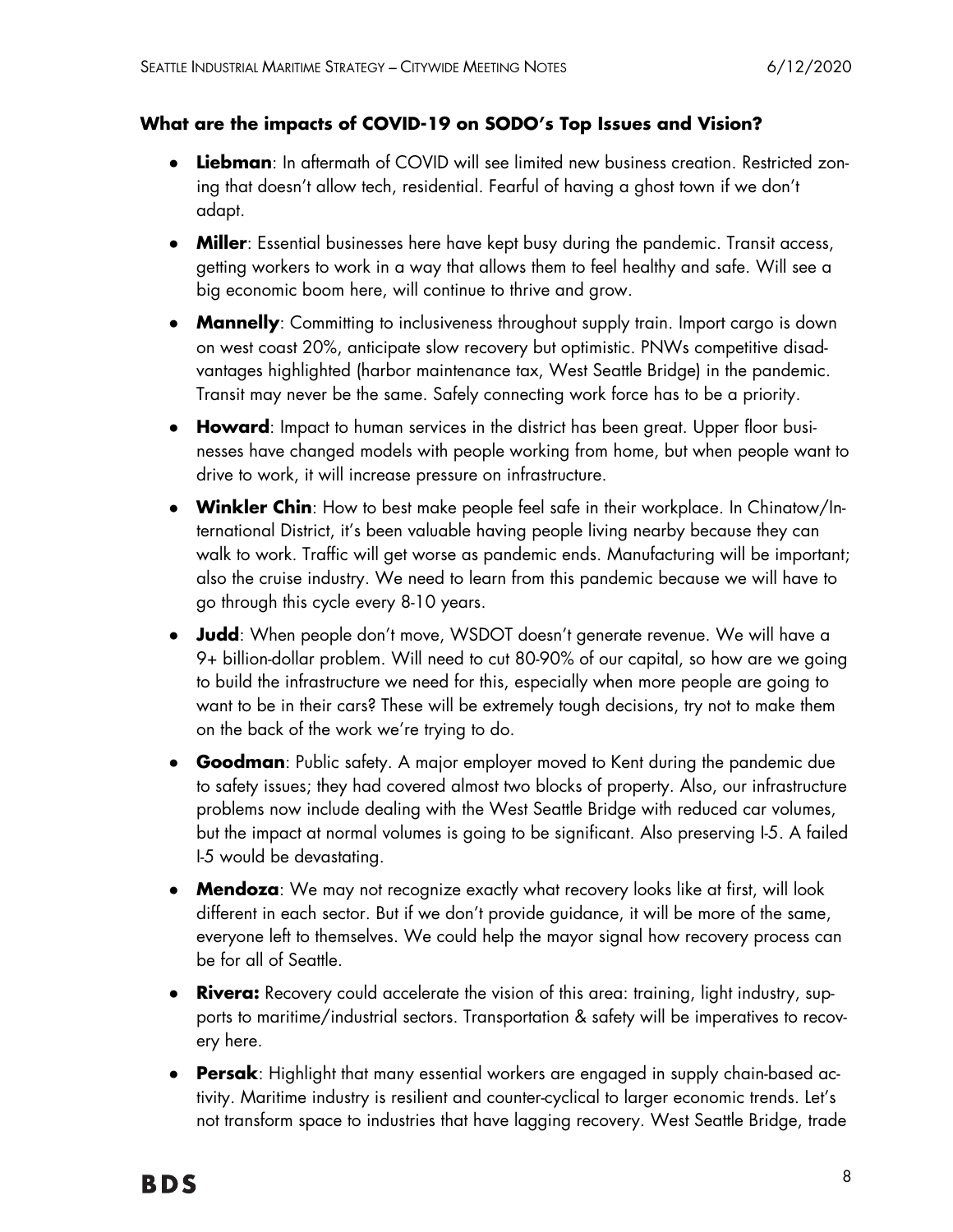wars also had an impact going into pandemic. Need to leverage for maritime manufacturing and logistics.

- **Fiser**: What are best job practices moving forward (hygiene, automation) so we can be resilient next time.
- **Royer**: History can tell us a lot about recovery. 1918 Great Depression, New Deal — collaboration was essential at local government level. Land, land use regulations, racial and social equity: the timing is everything. Work regionally and put down our partisan conflicts.
- **Surratt**: This subgroup mirrors the whole industrial conversation. Adjacent to downtown, Chinatown/International District, water, stadiums. We have to send the proper signals to the rest of the City about turning the corner to recovery. Can we find pilot projects that address work force questions, land use questions, infrastructure questions — to demonstrate how it could work.
- **Bowman**: Opportunity to question all of our assumptions. Also: hospitality industry is really hurting and may suffer permanent layoffs. We may not be able to rely on this as a recovery for SODO. Transit may not recover any time soon. Amazon workers working from home and its impact on the downtown economy.
- **Stack**: Recovery will be long. Incentivize investment capital to SODO. Styles of working may change, and employers may not need the space they once did. Sound Transit design at SODO station — anticipating significant impact during construction for several years
- **Smith**: Collaboration will be key, but we need to question every assumption. The pandemic has been so disruptive to so many sectors that underpin SODO. Let's slow down and go deeper into all of our assumptions - what will the new normal be?

Additional Thoughts:

- **Judd:** We have responsibility to take the long vision. Protect our area of influence as we go through difficult cutbacks.
- **Surratt**: The social justice movement is huge, and a lot of radical ideas are now on the table. What are the radical ideas we want to throw out there?
- **Liebman:** West Seattle Bridge access can we open the lower bridge on non-peak hours? It's already bad and it's going to get worse as traffic stacks up to get on the bridge. How can we alleviate the mess?
- **Smith**: Let's not forget about the climate change crisis. What can we do in SODO?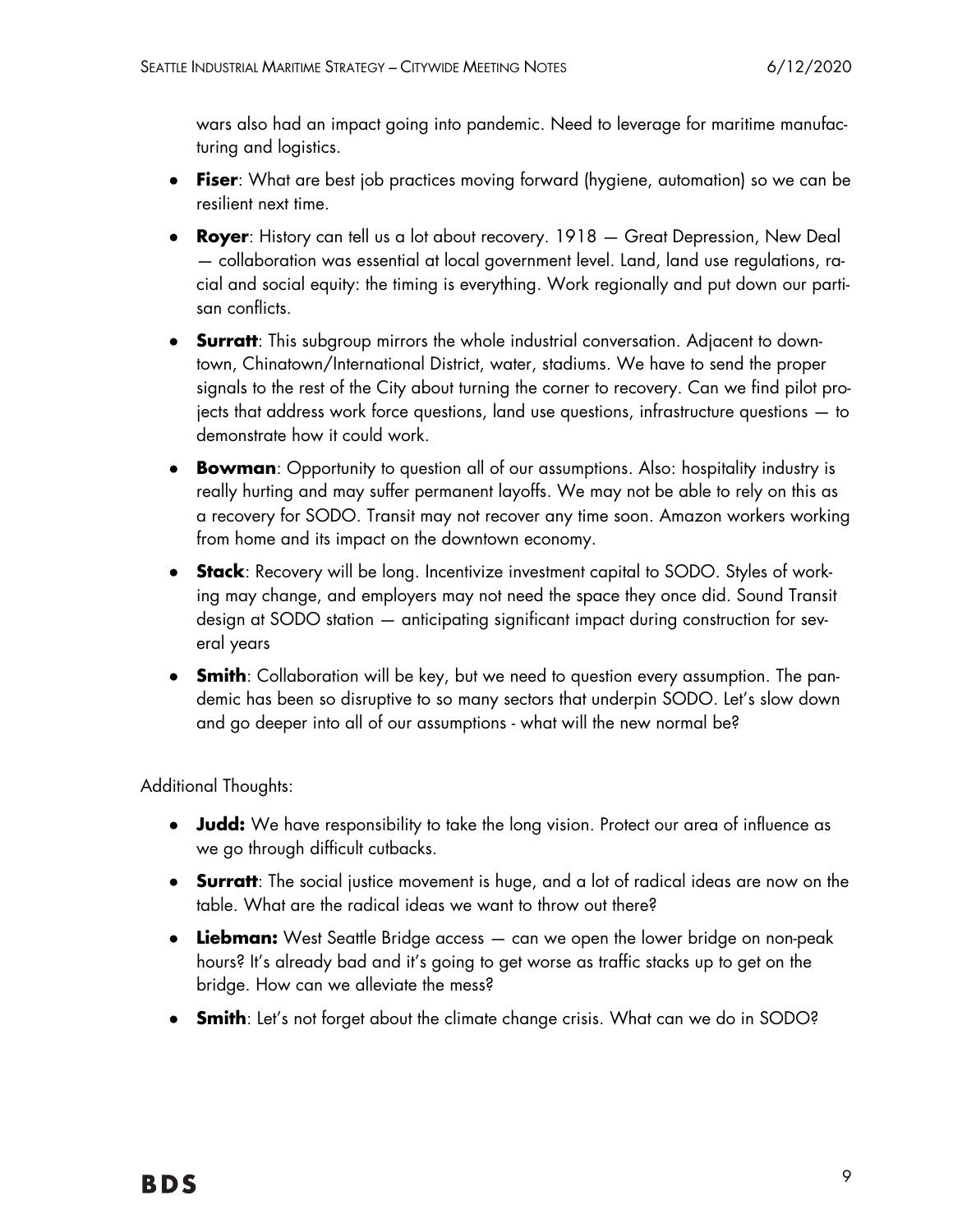# **Interbay Break Out Group**

Ishmael Nuñez / Beth Dufek

| <b>Neighborhood Advisory Group</b>                                                                                                                                                          |     | <b>Citywide Members</b>                |                                                                                                                                                                                     | <b>Guests / Observers</b> |     |  |
|---------------------------------------------------------------------------------------------------------------------------------------------------------------------------------------------|-----|----------------------------------------|-------------------------------------------------------------------------------------------------------------------------------------------------------------------------------------|---------------------------|-----|--|
| <b>Ginny Gilder</b>                                                                                                                                                                         | Yes | Peter Nitze                            | Yes                                                                                                                                                                                 | Jeff Thompson             | Yes |  |
| Nathan Hartman                                                                                                                                                                              | No  | <b>Barbara Nabors-</b><br><b>Glass</b> | Yes                                                                                                                                                                                 | Louise Furrow             | No  |  |
| <b>Daniel Martin</b>                                                                                                                                                                        | No  | <b>Sally Clark</b>                     | Yes                                                                                                                                                                                 | Geri Poor                 | Yes |  |
| <b>Richard Lazaro</b>                                                                                                                                                                       | No  |                                        |                                                                                                                                                                                     | Kyra Lise                 | Yes |  |
| Terri Mast*                                                                                                                                                                                 | Yes |                                        |                                                                                                                                                                                     |                           |     |  |
| Johan Hellman*                                                                                                                                                                              | Yes |                                        |                                                                                                                                                                                     |                           |     |  |
| <b>Chris Barrows</b>                                                                                                                                                                        | No  |                                        |                                                                                                                                                                                     |                           |     |  |
| <b>Brian Lloyd</b>                                                                                                                                                                          | No  |                                        |                                                                                                                                                                                     |                           |     |  |
| Chad See*                                                                                                                                                                                   | Yes |                                        |                                                                                                                                                                                     |                           |     |  |
| Mike Murphy                                                                                                                                                                                 | No  |                                        |                                                                                                                                                                                     |                           |     |  |
| <b>Charlie Costanzo</b>                                                                                                                                                                     | No  |                                        |                                                                                                                                                                                     |                           |     |  |
| <b>City &amp; Council Staff</b><br>Jim Holmes - yes<br>Andres Mantilla – (Morningstar attended in place)<br>Austin Miller - yes<br>Diane Wiatr - yes<br>Parker Dawson                       |     |                                        |                                                                                                                                                                                     |                           |     |  |
| <b>Neighborhood Issues</b><br>(Identified winter 2020)                                                                                                                                      |     |                                        | <b>Vision Elements</b><br>(Identified winter 2020)                                                                                                                                  |                           |     |  |
| Protection of land with water adjacency for indus-<br>trial use<br>Clarify intention for area north of Dravus St.<br>Sound Transit alignment<br>Incubate and support small maker businesses |     |                                        | Maritime and industrial<br>innovation<br>• Modernized working<br>waterfront<br>Dynamic inland areas: eco-<br>system of <b>maritime</b> and in-<br><b>dustrial</b> jobs coexist with |                           |     |  |

**housing** and **services** for

workers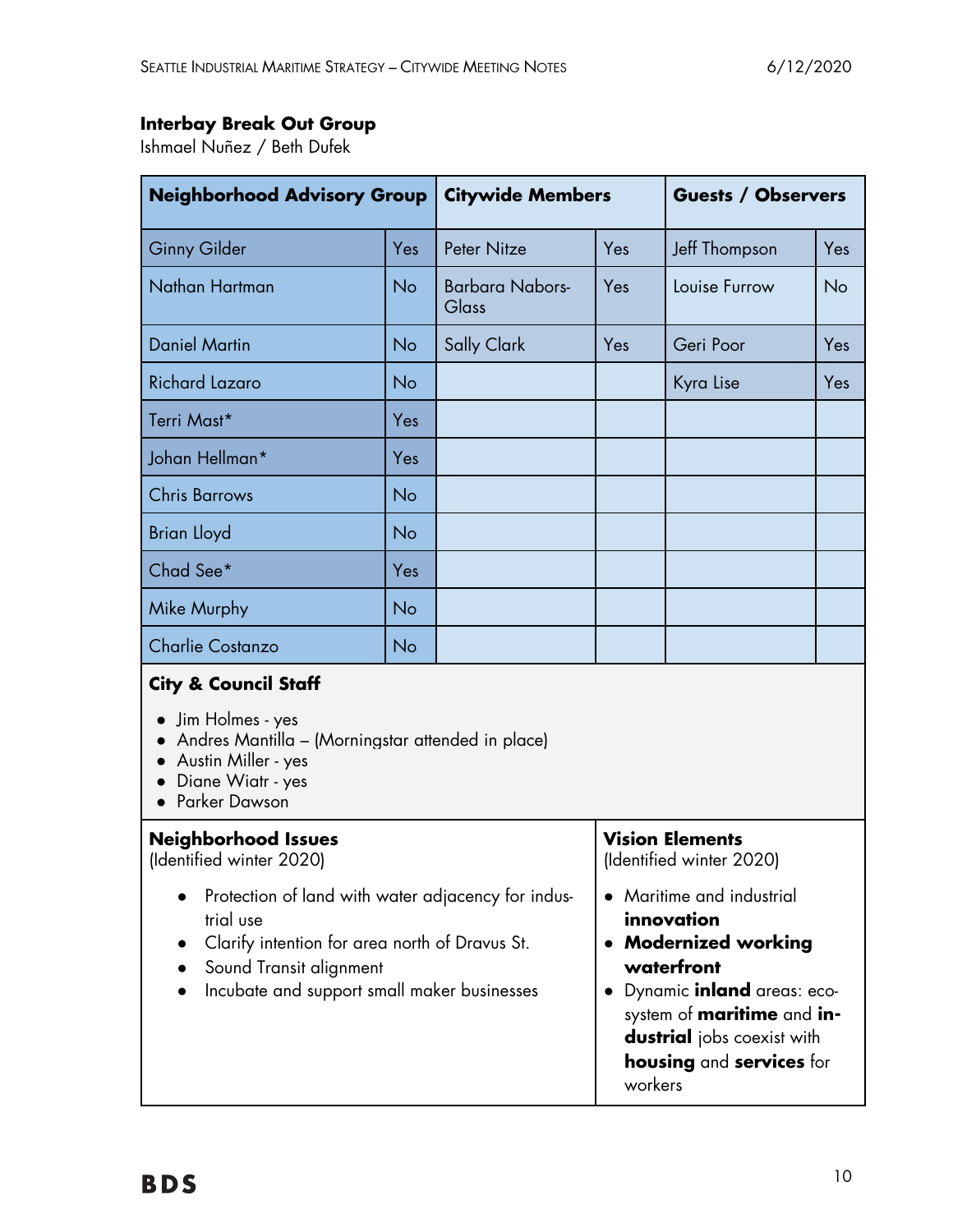#### **What are the impacts of COVID-19 on Interbay's Top Issues and Vision?**

- **Gilder:** Echoed Nabor-Glass' comment from earlier calling COVID-19 and systemic racism as two pandemics from which to recover. While both are significant, the latter is complicated and will be difficult to address. How are we going to figure this out? Grappling with tough human challenge as we have to change how we think. The problem feels too overwhelming to have an idea of where to begin in Interbay or the city.
- **Mast:** Put all issues on hold: COVID gives us an opportunity to reevaluate what is important to move on. For example, the pandemic exemplifies the need for adequate housing close to work sites. Small business impact - economically - flexibility. Maritime work is essential.
- **Hellman:** Interbay has most blank space and opportunity (physical), but there are some constraints that cannot change: rail, Transport, movement, some parcels. Both the constraints and the opportunities are still there but COVID and systemic racism requires us to be especially thoughtful.
- **See:** Economic pressure on local & small businesses. Survival and recovery will be key to continue to provide jobs. Reduced gov't budgets will impact infrastructure (Ballard bridge) and will affect community. Support and invest in Pier 91 provides diverse workforce
- **Thompson:** Came into this process with major initiatives and opportunity e.g. Uplands is empty - Northwest Industries leaving. COVID impacts has accelerated an economic split: consolidation of big business and closure of small business. Need to try things (e.g. housing affordability) to see what works for small businesses who don't have access to resources.
- **Nitze:** Don't know enough about Interbay to contribute but will listen and learn.
- **Nabors-Glass:** Lack specific familiarity with Interbay neighborhood, but in general aware that people of color have a rich connection in Maritime history. Black people helped build Maritime in Seattle. Need to recognize Interbay is a resource for entire City - be sure to be inclusive of all people.
- **Clark:** Center equity and job access in Interbay. Large parcels of land available.
- **Wiatr:** Professional work centers around Ballard-Interbay Transportation. From their work they have been looking at the impacts of equity considerations in Interbay/maritime, i.e. frozen food industry/storage has 80% ethnic minority workers.
- **Poor:** This disruption showed us what one version can be when we need to move goods and people quickly.
- **Lise:** Fisherman's Terminal in the Uplands importance of integrity of industrial lands protection to see the vitality of the businesses continue. Localize supply chains.
- **Morningstar:** Representing Mantilla. Here to listen. From perspective of DON have to consider getting ahead of potential gentrification. Small businesses are likely family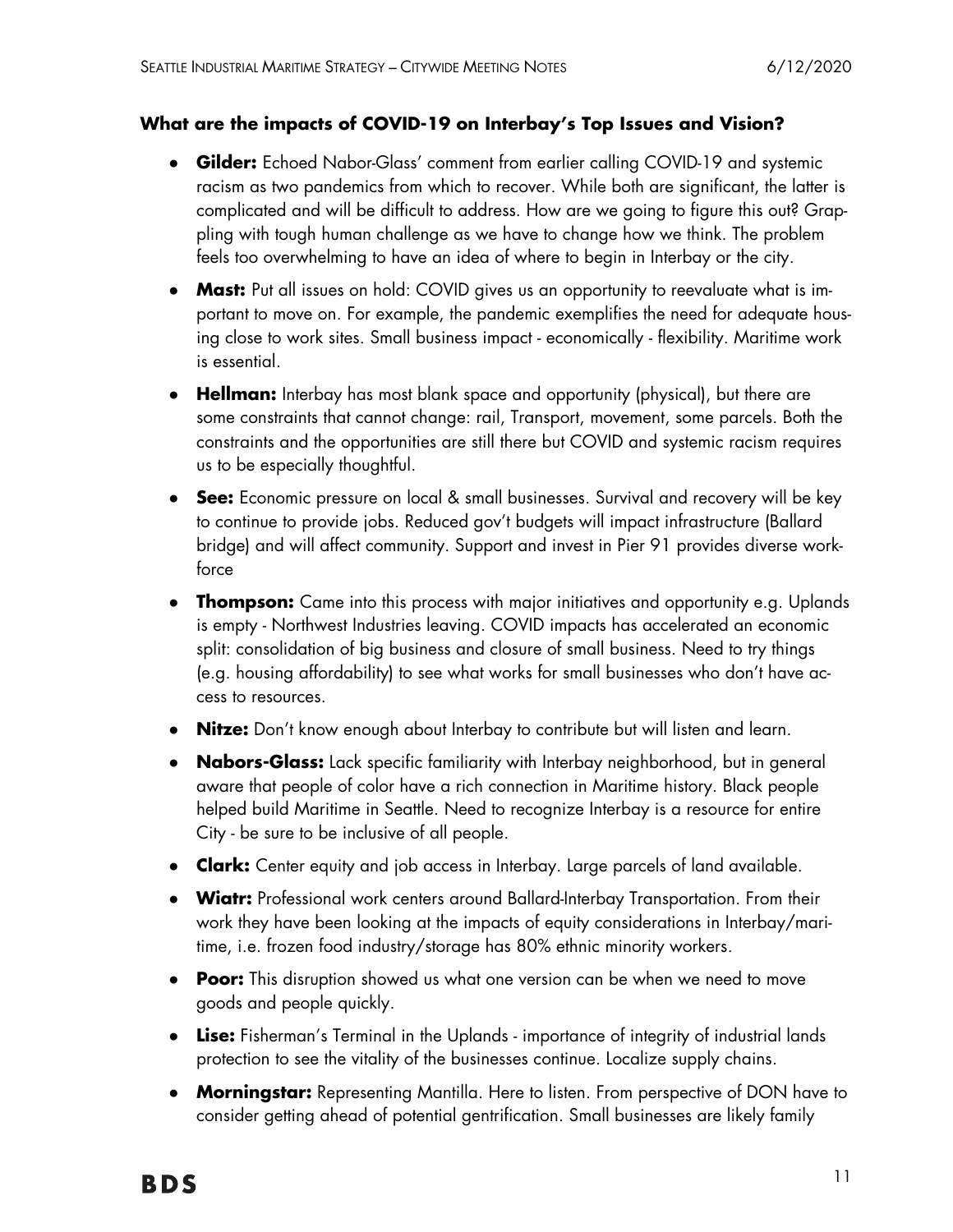businesses. If generational wealth is a priority – we need to be clear about what we mean when we say that.

Additional Thoughts:

- **Thompson:** Are any vision statements on track to happen any time soon? Do we wait and miss the opportunity? What will cause things to happen - this point of inflection?
- **Clark:** COVID doesn't change overall vision due to the high-level nature of the vision statements.
- **Hellman:** COVID gives us a pause about the unique opportunity but does not stop us from moving forward. Have to be thoughtful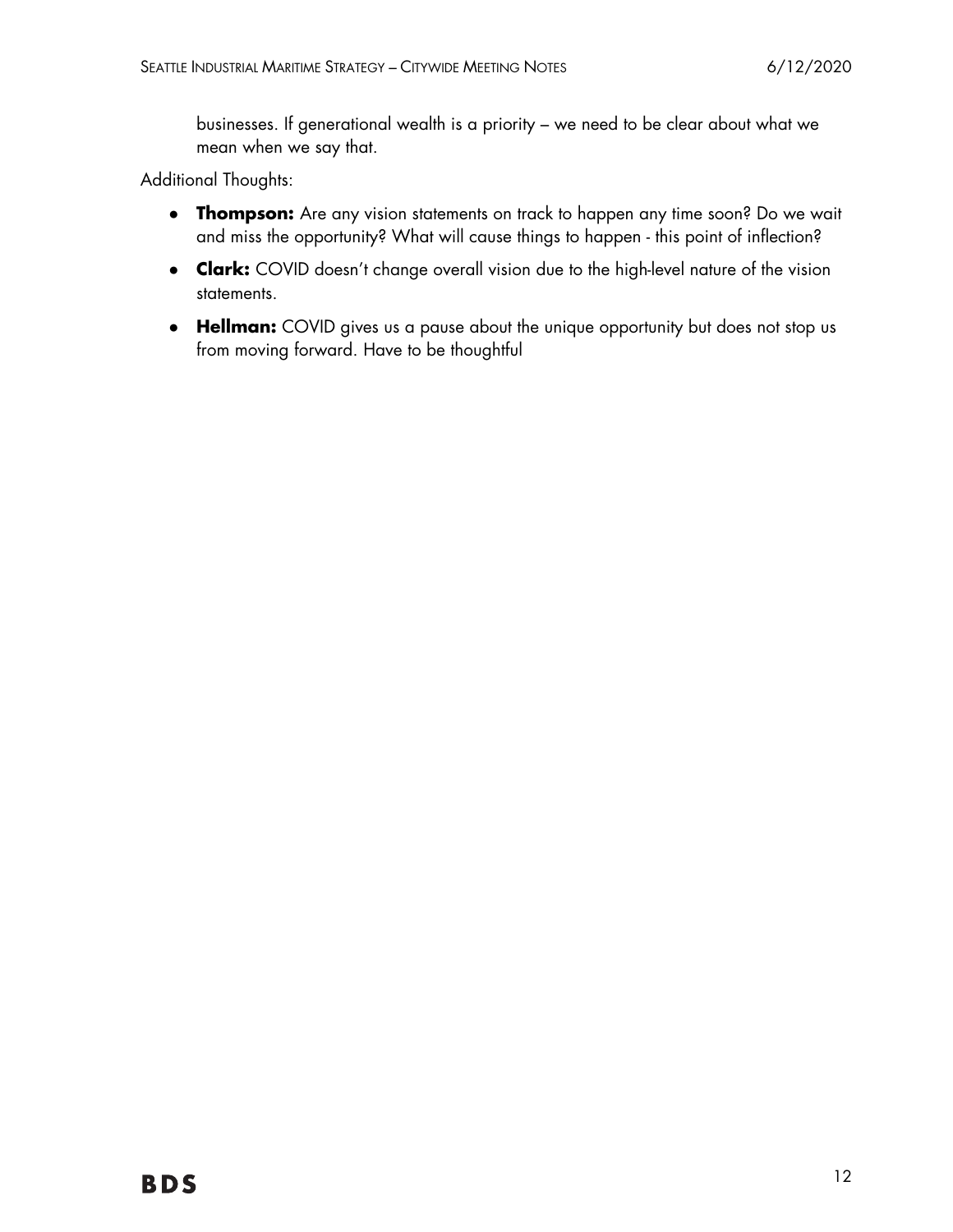## Ballard Break Out Group Gabriel Silberblatt / Bojie Mageo

| <b>Neighborhood Advisory Group</b>                                                                                                                                                                     |           | <b>Citywide Members</b> |                                                                                                             | Guests / Observers   |     |  |
|--------------------------------------------------------------------------------------------------------------------------------------------------------------------------------------------------------|-----------|-------------------------|-------------------------------------------------------------------------------------------------------------|----------------------|-----|--|
| Eugene Wasserman                                                                                                                                                                                       | Yes       | Jordan Royer            | Yes                                                                                                         | Joseph Gellings      | Yes |  |
| <b>Warren Aakervik</b>                                                                                                                                                                                 | Yes       | Alex Hudson             | No                                                                                                          | <b>Chris Mefford</b> | Yes |  |
| <b>Haley Keller</b>                                                                                                                                                                                    | Yes       | Abel Pacheco            | Yes                                                                                                         | Noah An              | Yes |  |
| Mike Stewart*                                                                                                                                                                                          | <b>No</b> | <b>CM Dan Strauss</b>   | No                                                                                                          |                      |     |  |
| Suzie Burke                                                                                                                                                                                            | Yes       |                         |                                                                                                             |                      |     |  |
| <b>Tom Friedman</b>                                                                                                                                                                                    | Yes       |                         |                                                                                                             |                      |     |  |
| <b>Eric Nelson</b>                                                                                                                                                                                     | <b>No</b> |                         |                                                                                                             |                      |     |  |
| <b>Brad Benson</b>                                                                                                                                                                                     | <b>No</b> |                         |                                                                                                             |                      |     |  |
| Shaunie Wheeler                                                                                                                                                                                        | <b>No</b> |                         |                                                                                                             |                      |     |  |
| <b>Daniel Blanchard</b>                                                                                                                                                                                | Yes       |                         |                                                                                                             |                      |     |  |
| <b>City &amp; Council Staff</b>                                                                                                                                                                        |           |                         |                                                                                                             |                      |     |  |
| <b>Karl Stickel</b><br>· Jason Kelly - yes<br>Michelle Caulfield - yes<br>Noah An - yes                                                                                                                |           |                         |                                                                                                             |                      |     |  |
| <b>Neighborhood Issues</b><br>(Identified winter 2020)                                                                                                                                                 |           |                         | <b>Vision Elements</b><br>(Identified winter 2020)                                                          |                      |     |  |
| Industry friendly Sound Transit alignment<br>• Manage conflicts arising from growth pressure (RVs<br>and tent camping)<br>• Protect zoning within MIC<br>• Apprenticeship programs for worker pipeline |           |                         | • Celebration of the value and herit-<br>age of industrial and maritime<br>work                             |                      |     |  |
|                                                                                                                                                                                                        |           |                         | Diversifying mix of maritime and<br>$\bullet$<br>production businesses complement<br>and sustain each other |                      |     |  |

### **What are the impacts of COVID-19 on Ballard's Top Issues and Vision?**

● **Wasserman**: Businesses I represent are in survival mode (payroll, new regulations for public health); construction, fishing industries have been resilient.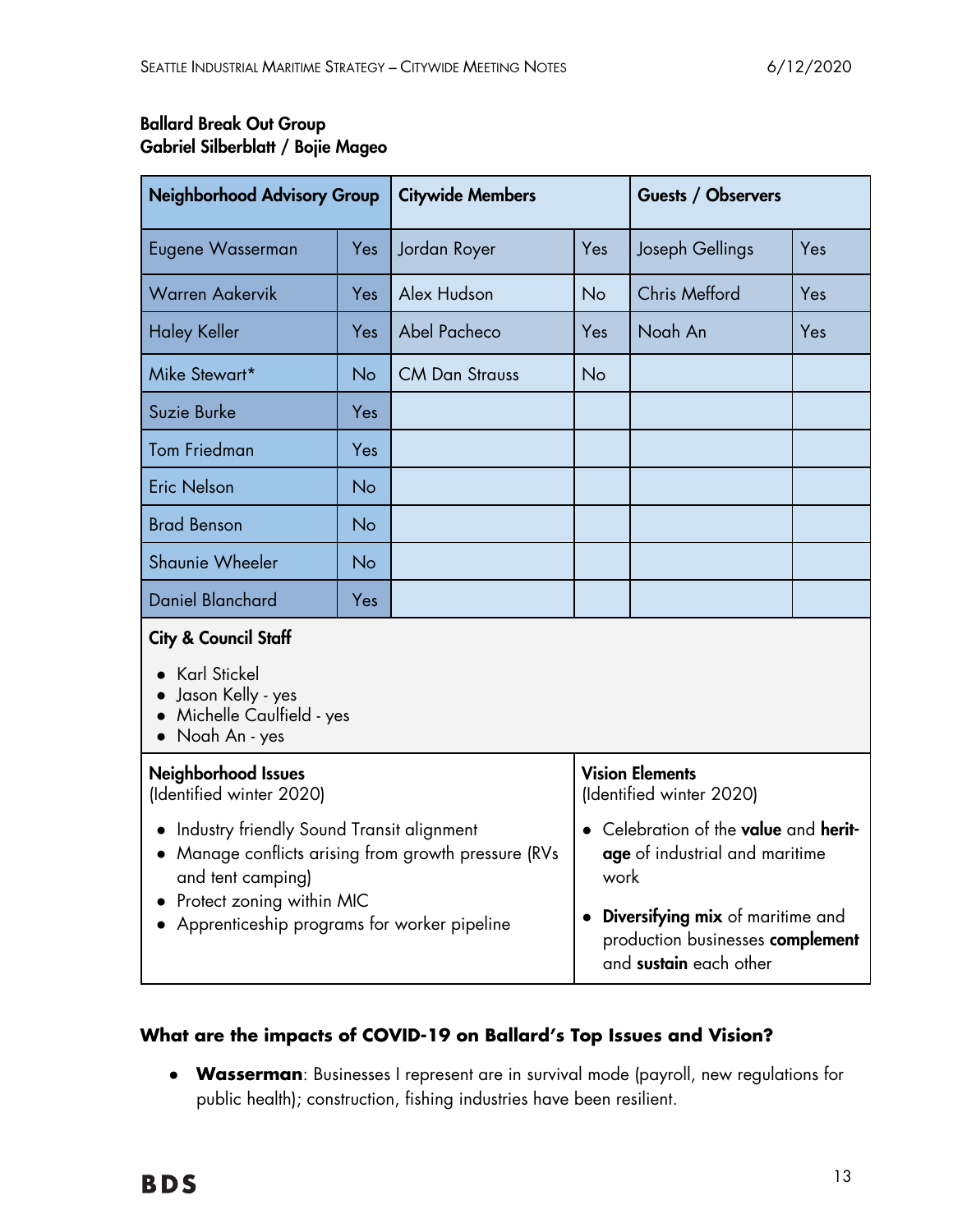- **Aakervik**: transportation corridors have made a difference for supplies for maritime/fishing; housing is fine but we have to consider zoning/ordinances/noise; remote work has influenced transportation/traffic patterns; retail/small businesses have been impacted; our industry is extremely connected to purveyors and retailors; potential priorities: amount of vehicles for traffic; Concern of infrastructure - Ballard bridge and SDOT alignment (15th, Elliot)
- Keller: certain businesses are at risk for surviving; We will see which businesses are still here by the time we re-open; neighborhood issues: RV & camping has been an issue/potential concern (legislation: no removals)
- **Burke**: uptick of activity from tent encampment; north precinct protection; businesses have responded by boarding up; infrastructure: West Seattle connection is important for our business(es); concern: Ballard bridge repaired/fixed in timely manner (example: retaining wall can impact six businesses); diversity of mix is missing; we need a list of priorities for infrastructure for bridges
- **Friedman**: Real estate is critical to maintain (office space, land); Concerned about how plans to redo Market street will impact retail
- **Blanchard**: Construction restarted two weeks (28 students, 2 facilities mid August); concern of increase of cost for spacing; social distancing is a challenge (# of people in a space); concern for internships due to slowing down; student/instructor ratio is a positive (more face time) (costs more); house boats are a new housing alternative
- **J. Royer:** Similar to .com bust (property availability, developers hesitant); concern for retail in general; "recovery now, repaving later";
- **An:** The City is adapting; we are observing changes and the city wants be helpful; budget changes will impact how we can improve the situation
- **Gellings:** Must protect industrial uses
- **Mefford**: Transportation project parallel (Burke corridor); see what business owners see as risk as they face the challenges; investment (cost improvements)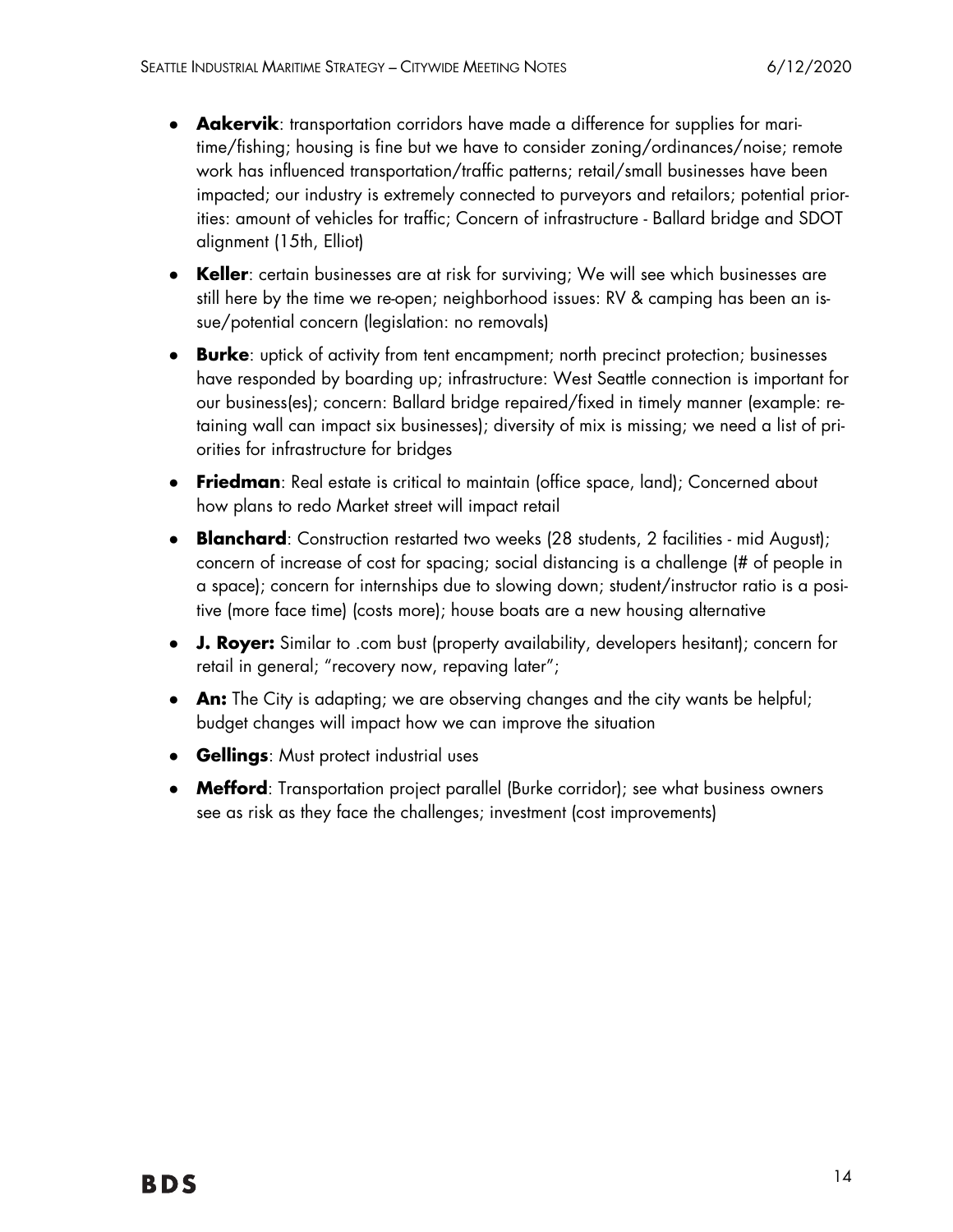#### **Share one thought on how the Maritime/Industrial Strategy might proceed:**

Citywide Members:

- **Bowman:** Hope we will take this unique opportunity to strengthen the strategy. Backbone of our City. We also need to let the dust settle and don't make any rash decisions.
- **Mendoza**: We really need to finish this process.
- **Rivera**: Process needs to move forward or even accelerate. It should become a part of the recovery process. Recovery will be a marathon, not a sprint.
- **Persak**: Agree with Bowman. Step back and dust settle. At lot of the stay at home shift in work will become permanent. We don't know how much.
- **Mast**: Continue to move forward cautiously. I think we should get a public message out there to communicate the importance of these industries. Invest in infrastructure and workers to support communities of color.
- **J. Royer**: This is a good group. The City and region can be focused on bringing downtown back.
- **Stack:** Don't think that SODO will look much different ten years from now particularly if we develop a very complicated "wish list" on this panel. We should focus our mission.
- **Goodman**: There is a strong need to have a finalized plan. SODO has suffered. Transportation infrastructure is critical.
- **Smith**: We're in the middle of a tornado; don't rush to a decision
- **Nitze**: Careful of scope creep: we should focus on the original issues and we need to finish the process. We should return to the working groups. They did good work. We should convene the listening session.
- **Hellman**: We have a unique opportunity to strengthen the industrial areas.
- **Kurose**: Need to think regionally. Can't be siloed. Don't forget about the great work happening on workforce development. We should bring together the workforce, housing, and recovery strategies.
- **BG**: Two pandemics: for one, we'll get a vaccination; for the other, what are we going to do to address structural inequalities? We need to be a part of that systems change.
- **Farrazaino**: The dust has settled on previous efforts that never got completed. We must forward this work and get it done. We can be a crucial part of the recovery right now.
- **Pacheco**: COVID and Black Lives Matter have really underscored the need to get this work finished.
- **C. Royer**: Can't wait for the dust to settle. We've already done this. Let's get some of the issues settled before Council starts working on budget. We need to work on our differences.